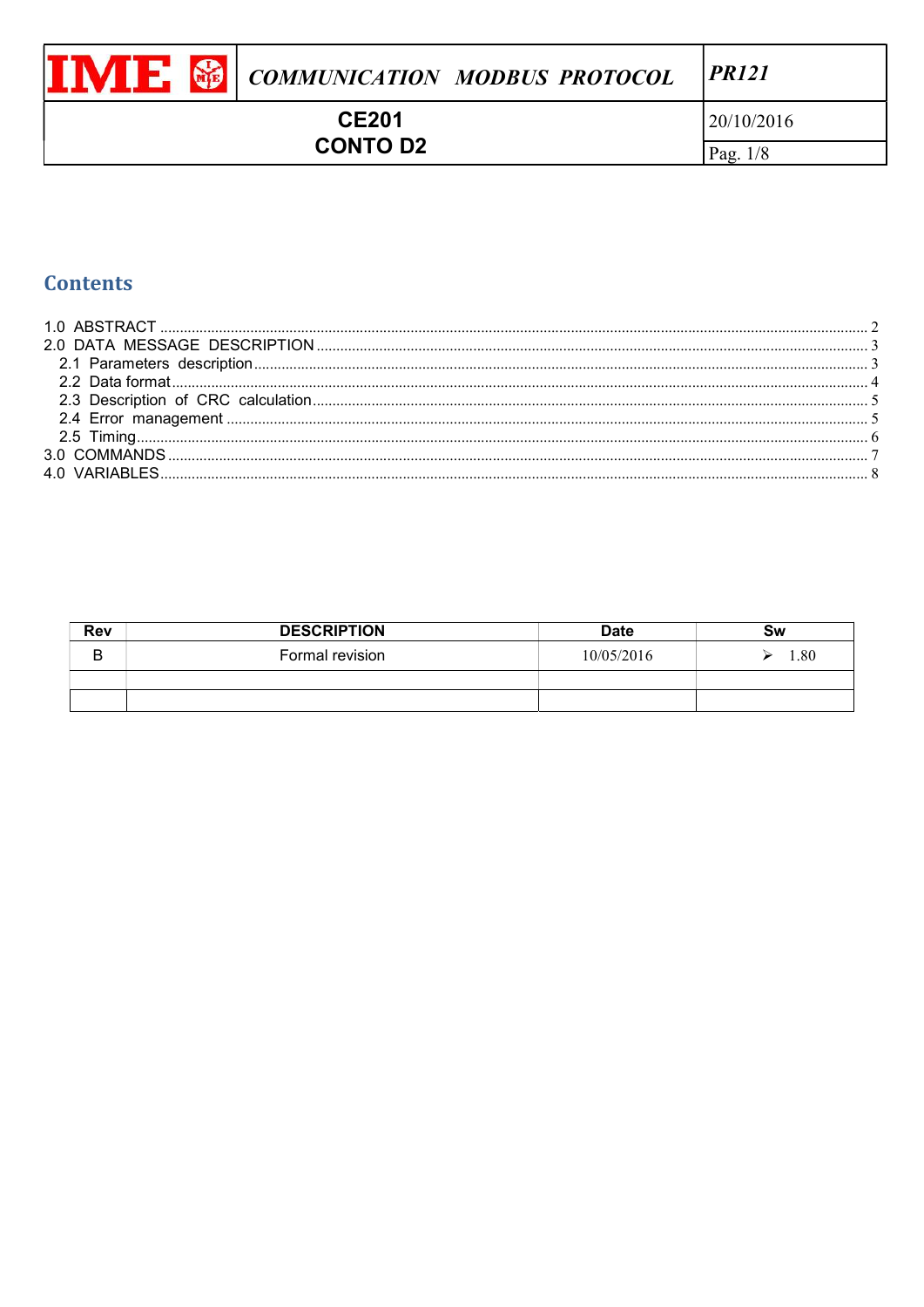

# 1.0 ABSTRACT

#### Physical level

The electrical communication line complies with the EIA-RS485 standard in half-duplex modality. In this case, as only two wires are used, only one instrument at a time can engage the line; this means that there must be a master which polls the slave instruments so the demand and the request are alternated.

On the same line only 32 instruments can be attached (master included). In order to increase the number of the slave instrument, the necessary repeaters must be used.

The communication parameters are :

Baud rate : programmable (device dependant) bit n.  $: 8$ stop bit : 1 parity : programmable (device dependant)

#### Data link level

The data are transmitted in a packet form (message) and are checked by a U\_WORD (CRC). See the description of the data packet in the next paragraphs for more details.

#### Application level

The communication protocol used is MODBUS / JBUS compatible.

Up to 255 different instruments can be managed by the protocol.

There are no limitations to the number of possible retries done by the master.

A delay between the response from the slave and the next command could be necessary and it is specified for each device (timing).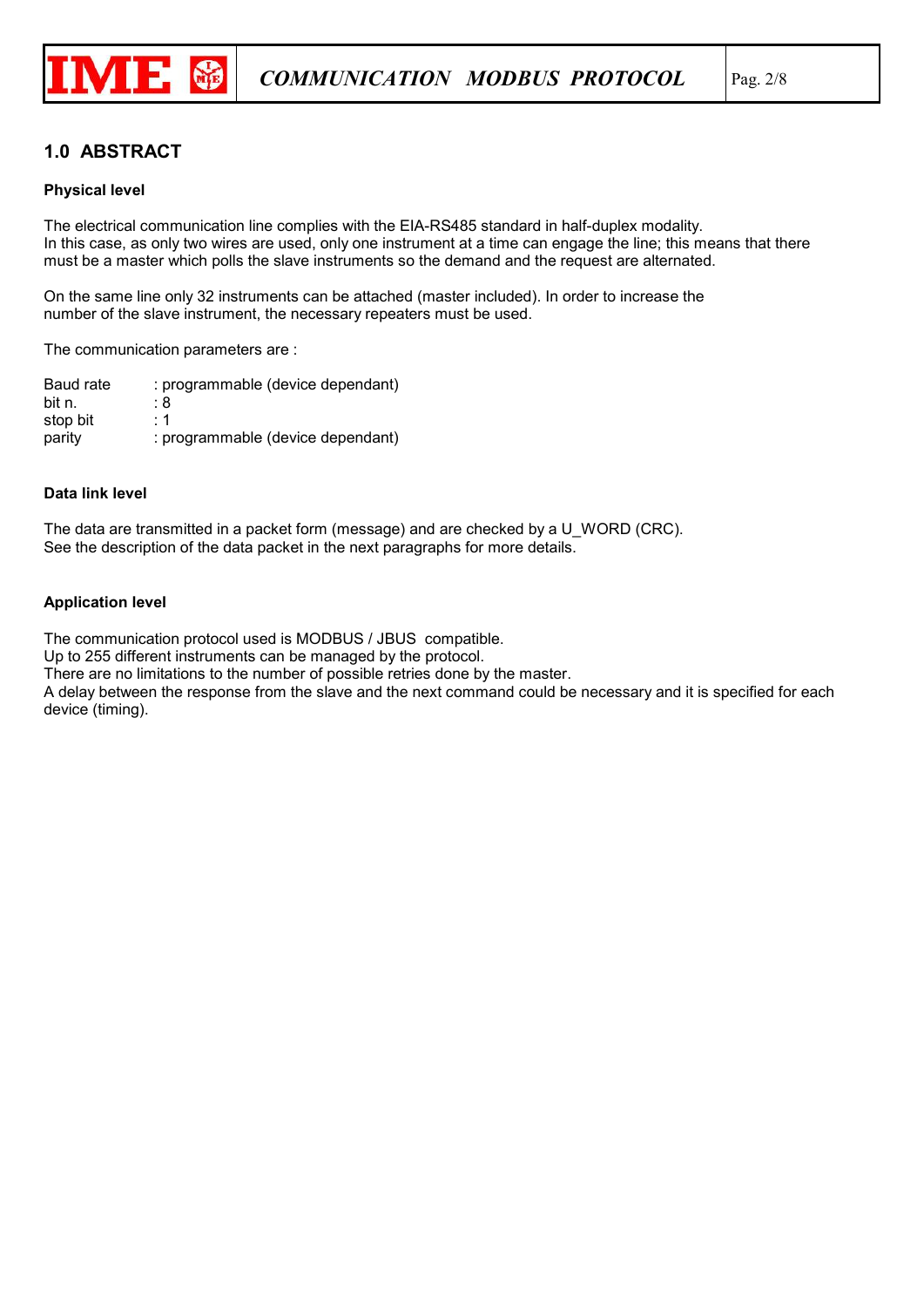

# 2.0 DATA MESSAGE DESCRIPTION

The generic data message is composed as following :

| Device address | <b>Functional code</b> | Data | word<br>URU 1 |
|----------------|------------------------|------|---------------|

Two answers are possible :

Answer containing data

| Device address | unctional code | Data | word |
|----------------|----------------|------|------|
|                |                |      |      |

Error answer

| l Device address | <b>Functional code</b> | Error code   CRC word |  |
|------------------|------------------------|-----------------------|--|
|                  | + 0x80                 |                       |  |

## 2.1 Parameters description

| Device address : | device identification number in the network.<br>It must be the same for the demand and the answer.<br>Format: 1 BYTE from 0 to 0xff<br>0 is for broadcast messages with no answer |
|------------------|-----------------------------------------------------------------------------------------------------------------------------------------------------------------------------------|
| Functional code: | command code<br>Used functional code:<br>Format: 1 BYTE<br>0x03 : reading of consecutive words<br>0x10 : writing of consecutive words                                             |
| Data :           | they can be<br>- the address of the required words (in the demand)<br>- the data (in the answer)                                                                                  |
| CRC word:        | it is the result of the calculation done on all the bytes in the message                                                                                                          |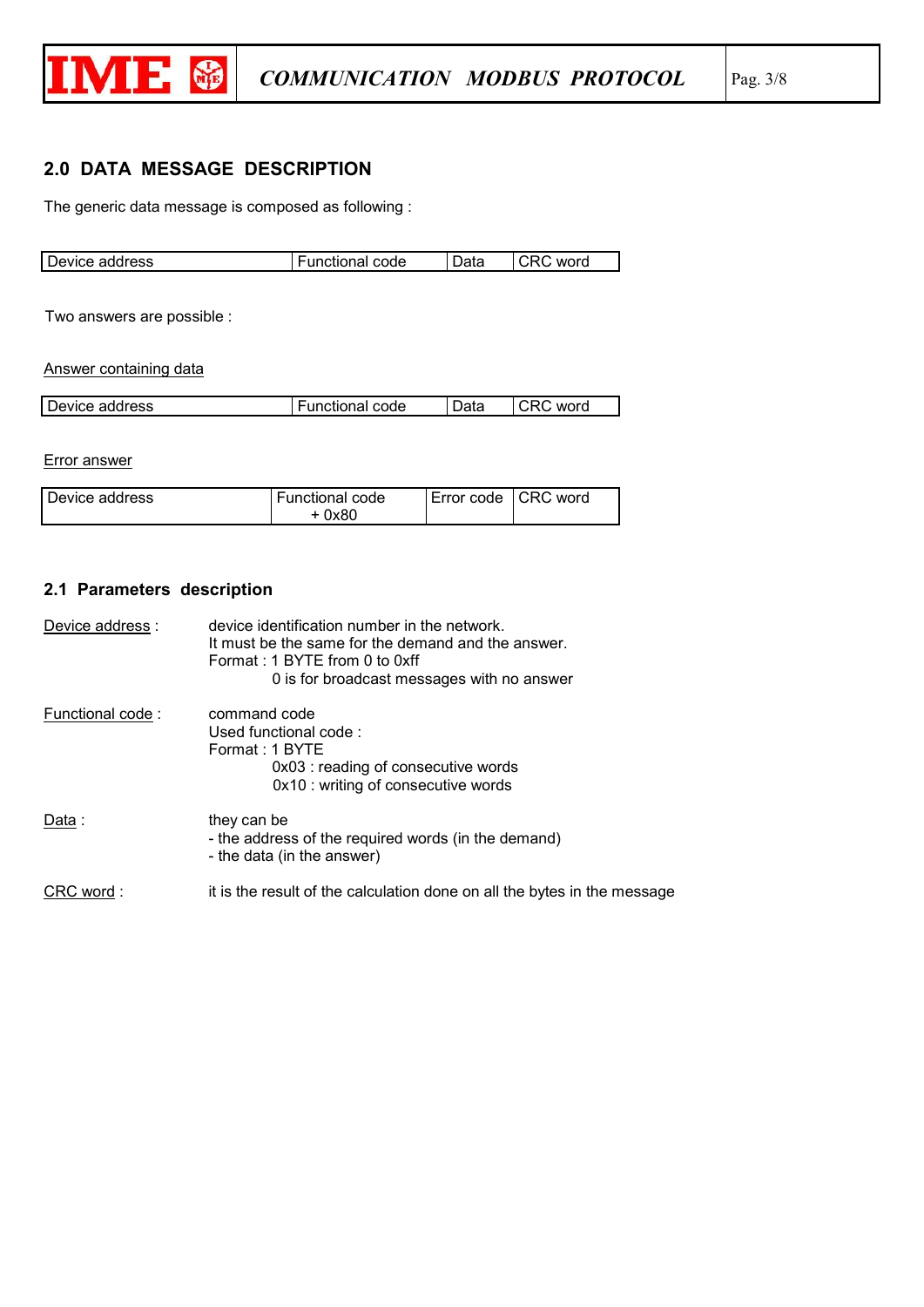

## 2.2 Data format

The following types of format are used for the data values :

| * U WORD  | ∶one WORD ∶            | - unsigned |
|-----------|------------------------|------------|
| * S WORD  | : one WORD - signed    |            |
| * UD WORD | : two WORDS - unsigned |            |

\* SD\_WORD : two WORDS - signed

If the required data is in a D\_WORD format, 2 WORDS are transmitted and the MSW comes before the LSW

|                       |  | MSB |                        |
|-----------------------|--|-----|------------------------|
| Most Significant WORD |  |     | Least Significant WORD |

Example :  $1000 = 0x 03 e8$  or 0x 00 00 03 e8 (if UD\_WORD)

| MSR  |      | いくい         |      |
|------|------|-------------|------|
| ∩x∩∩ | 0x00 | በ×በ3<br>ט∧ע | )xe8 |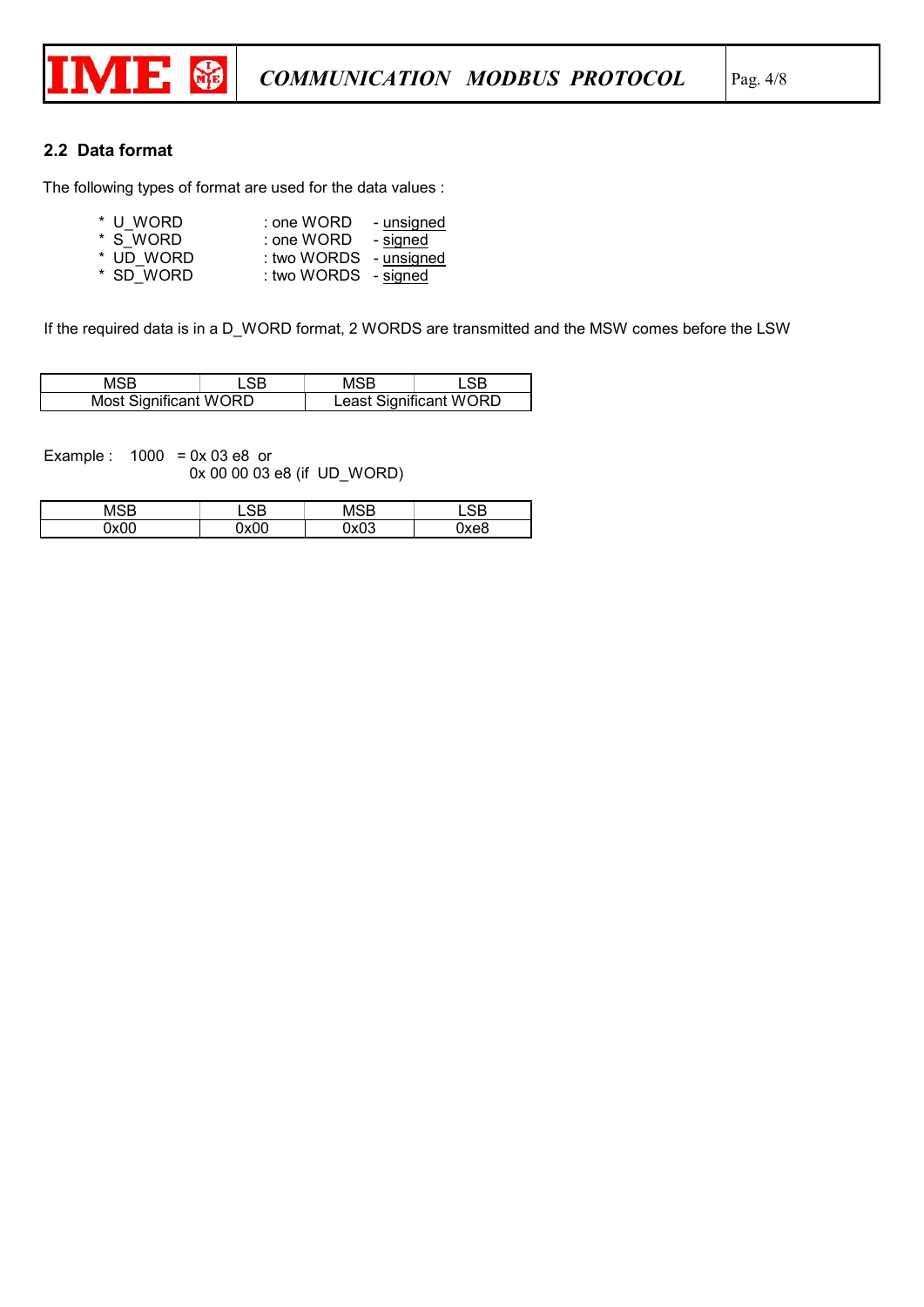

### 2.3 Description of CRC calculation

The following is an example of the CRC calculation in C language.

```
unsigned int calc crc (char *ptbuf, unsigned int num)
         *********************
                                                                     **********************
/ *
 \starDescrizione : calculates a data buffer CRC WORD
        Input : ptbuf = pointer to the first byte of the buffer<br>num = number of bytes
 \star\starOutput : //<br>Return :
 \star\star+ +\{unsigned int crc16;
  unsigned int temp;
  unsigned char c, flag;
  crc16 = 0xffff;/* init the CRC WORD */for (num; num>0; num--) {
          temp = (unsigned int) *ptbuf;<br>
\begin{array}{ccc}\n & \text{#} & \text{#} \\
 \text{#} & \text{#} & \text{#} \\
 \text{#} & \text{#} & \text{#} \\
 \text{#} & \text{#} & \text{#} \\
 \text{#} & \text{#} & \text{#} \\
 \text{#} & \text{#} & \text{#} \\
 \text{#} & \text{#} & \text{#} \\
 \text{#} & \text{#} & \text{#} \\
 \text{#} & \text{#} & \text{#} \\
 \text{#} & \text{#} & \text{#} \\
 \text{#} &for (c=0; c<8; c++) {
                                                        \frac{7}{100} LSBit di crcl6 is mantained */
                  flag = crc16 & 0x01;
                   crc16 = crc16 \gg 1;/* Lsbit di crc16 is lost */if (flag != 0)crc16 = crc16 \land 0x0a001;/* crc16 XOR with 0x0a001 */
          ptbuf++;
                                                               /* pointer to the next byte */\rightarrowcrc16 = (\text{crc16} > 8) | (\text{crc16} < 8); /* LSB is exchanged with MSB */
  return (crc16);
} /* calc crc */
```
### 2.4 Error management

If the received message is incorrect (CRC16 is wrong) the polled slave doesn't answer. If the message is correct but there are errors (wrong functional code or data) it can't be accepted, so the slave answers with an error message.

The error codes are defined in the following part of the document.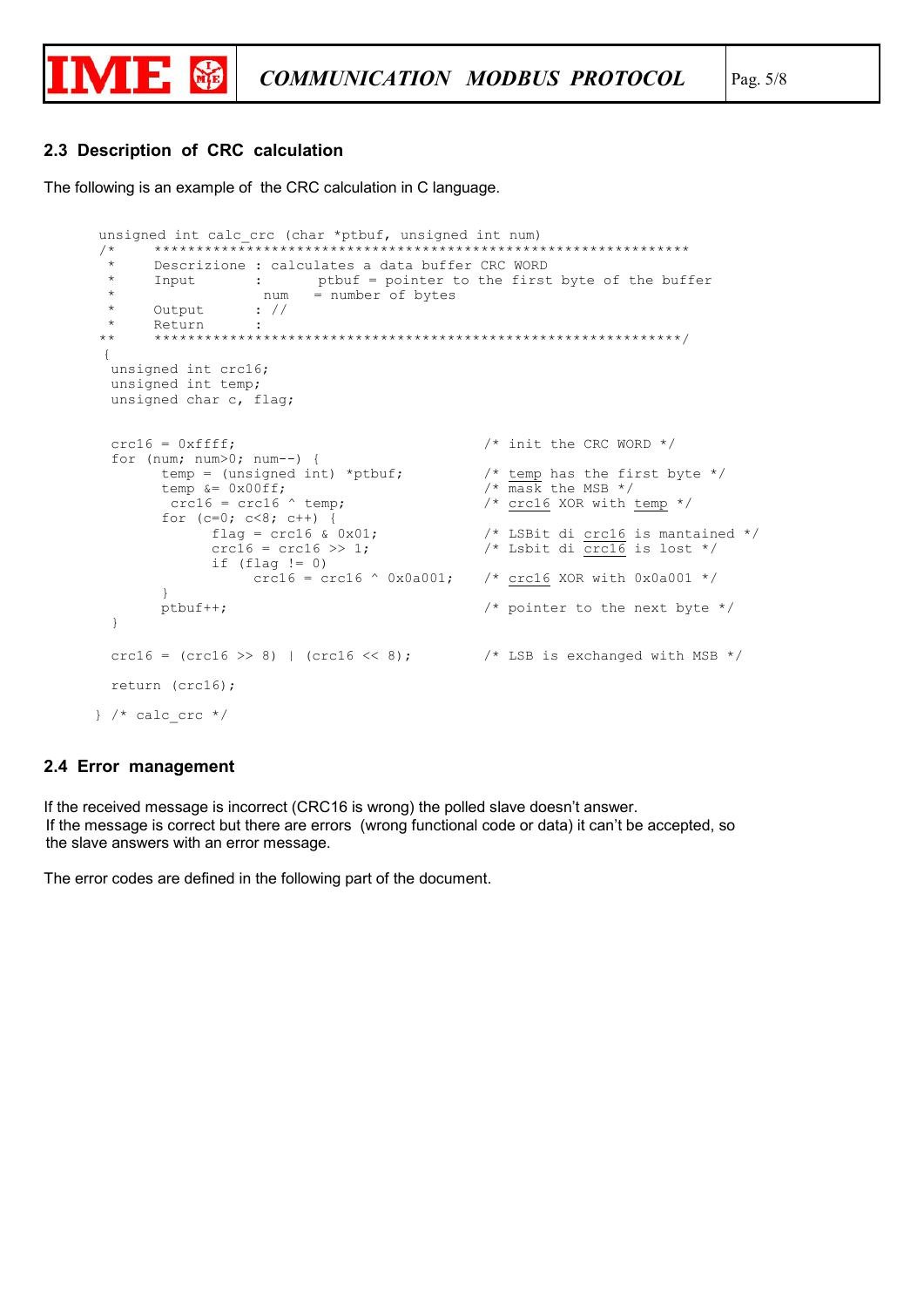

# 2.5 Timing



| TIME           | <b>DESCRIPTION</b>                                                                                                                   | <b>Min &amp; Max VALUES</b> |
|----------------|--------------------------------------------------------------------------------------------------------------------------------------|-----------------------------|
| T1             | Time between characters.<br>If this time exceeds the max. time allowed, the message is $ $ Typ. = 20 ms<br>not considered by device. |                             |
| T <sub>2</sub> | Slave response time<br>Minimum response delay to Master request.                                                                     | Min = $20$ ms               |
| T3             | Time before a new message request from the Master can<br>be issued                                                                   | Min<br>$= 1$ ms             |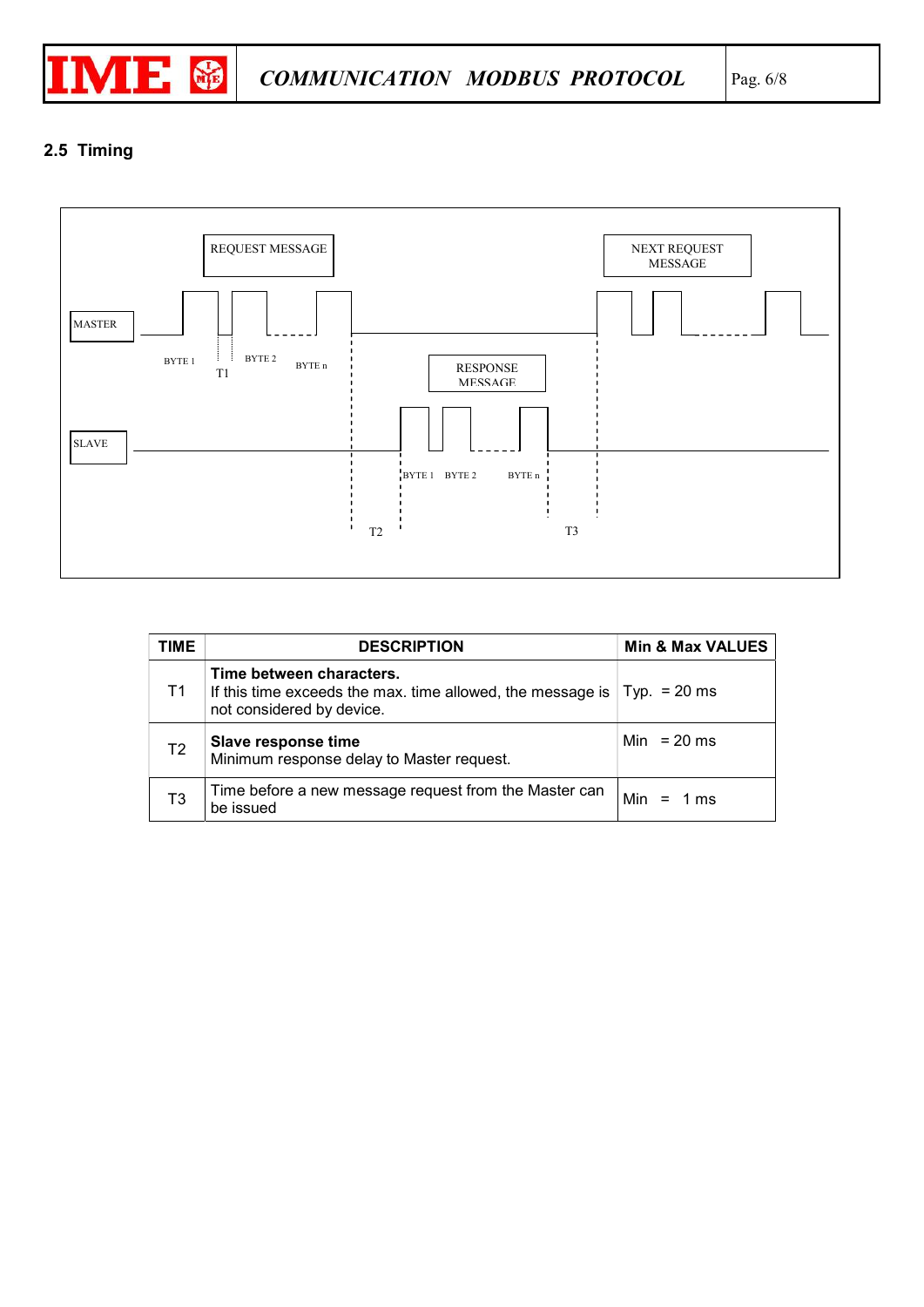

## 3.0 COMMANDS

## Code 0x03 : reading of one or more consecutive WORDS

Command format :

| BYTE           | RYTF        | MSB | SB                 | MSB                 |  |       |
|----------------|-------------|-----|--------------------|---------------------|--|-------|
| Device address | Funct. Code |     | First WORD address | <b>WORDS</b> number |  | CRC16 |

Answer format (containing data) :

| <b>DVTF</b><br>۰ ت | DVTF           | <b>DVTF</b><br>D | <b>MSB</b>  | _SB_ | <b>MSB</b>  | LSB      |       |
|--------------------|----------------|------------------|-------------|------|-------------|----------|-------|
| Device<br>address  | Code<br>∙unct. | number<br>ت و    | <b>WORD</b> | .    | <b>WORD</b> | N<br>. . | CRC16 |

The BYTES number must always match the WORDS number (in the demand) \* 2.

Answer format (the demand was wrong) :

| DVTC           | RVTE               | ⊐ד∨ג       |       |
|----------------|--------------------|------------|-------|
| Device address | Funct. Code + 0x80 | Error code | NDM16 |

Error codes :

\* 0x01 : incorrect functional code

\* 0x02 : wrong first WORD address

\* 0x03 : incorrect data

#### Code 0x10 : writing of more consecutive WORDS

Command format :

| BYTE           | <b>BYTE</b> | _SB.<br><b>MSB</b> | _SB .<br><b>MSB</b> | <b>RYTE</b> | _SB<br><b>MSB</b> | <b>MSB</b><br>SВ |                   |
|----------------|-------------|--------------------|---------------------|-------------|-------------------|------------------|-------------------|
| Device address | Funct.      | <b>First WORD</b>  | <b>WORDS</b>        | <b>BYTE</b> | Word Value        |                  | CRC <sub>16</sub> |
|                | Code        | address            | number              | numbers     |                   |                  |                   |

Answer format (containing data) :

| <b>RYTE</b>    | <b>RYTE</b>    | <b>MSB</b> | .SB                | <b>MSB</b> | _SB |                   |  |
|----------------|----------------|------------|--------------------|------------|-----|-------------------|--|
| Device address | Funct.<br>Code |            | First WORD address | WORD.      | N.  | CRC <sub>16</sub> |  |

The BYTES number must always match the WORDS number (in the demand) \* 2.

Answer format (the demand was wrong) :

| $\mathbf{L}$    | חד/ת                             | $\mathbf{L}$ |                                |
|-----------------|----------------------------------|--------------|--------------------------------|
| Jevice<br>dress | 0x80<br>$\cdots$<br>ode<br>'nci. | code         | $\overline{\phantom{a}}$<br>16 |

Error codes :

\* 0x01 : incorrect functional code

\* 0x02 : wrong first WORD address

\* 0x03 : incorrect data